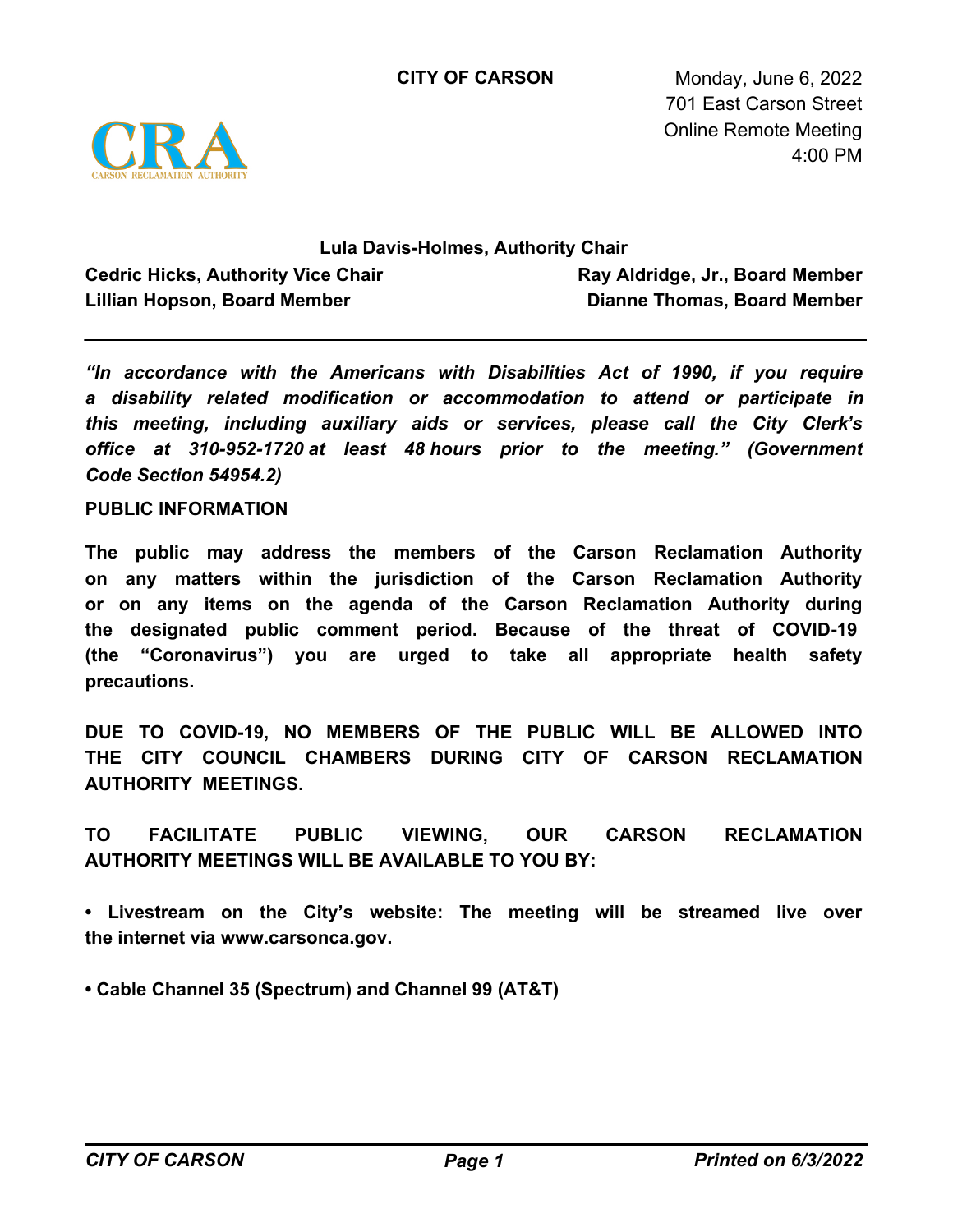#### **Carson Reclamation Authority Agenda MONDAY, JUNE 6, 2022**

**Public comments can be provided only through the live call-in option discussed below. Any members of the public wishing to provide public comment may do so as follows using the instructions and phone number listed below:**

**You can provide real-time public comment by calling 1-669-900-6833, entering the Meeting ID: 934 6740 6457, and using Password 630039 on the date of the meeting up until the time that the applicable public comment period (generally during the portion of the agenda entitled "Oral Communications") concludes. The Oral Communications portion of the agenda is limited to a duration of one hour unless otherwise approved by the Carson Reclamation Authority. While participating, please state your name and identify the agenda item you wish to address in your comments. Written public comments received will not be read aloud and will be circulated to the City Council and incorporated into the record.**

**CALL TO ORDER: CARSON RECLAMATION AUTHORITY (4:00 pm)**

**ROLL CALL: (AUTHORITY SECRETARY)**

**FLAG SALUTE:**

**INVOCATION:**

**ORAL COMMUNICATIONS FOR MATTERS LISTED ON THE AGENDA (MEMBERS OF THE PUBLIC)**

*The public may address the members of the Carson Reclamation Authority on any matters within the jurisdiction of the Carson Reclamation Authority. No action may be taken on non-agendized items except as authorized by law. Speakers are limited to no more than three minutes, speaking once.*

# **APPROVAL OF MINUTES:**

**APPROVAL OF THE MAY 2, 2022 CARSON RECLAMATION AUTHORITY REGULAR MEETING MINUTES AND MAY 23, 2022 SPECIAL MEETING MINUTES Item No. 1.** [2022-485](http://carson.legistar.com/gateway.aspx?m=l&id=/matter.aspx?key=10416)

*Recommendation:* Approve the minutes as listed.

[2022 MAY 2 CRA Reg Mtg minutes \(FINAL\).pdf](http://carson.legistar.com/gateway.aspx?M=F&ID=4dc0ba81-d0fd-40ae-a053-c3a1e9f27640.pdf) [2022 MAY 23 CRA Spec Mtg minutes \(FINAL\).pdf](http://carson.legistar.com/gateway.aspx?M=F&ID=51ce1960-4676-4fc9-ac69-b822515e0227.pdf) *Attachments:*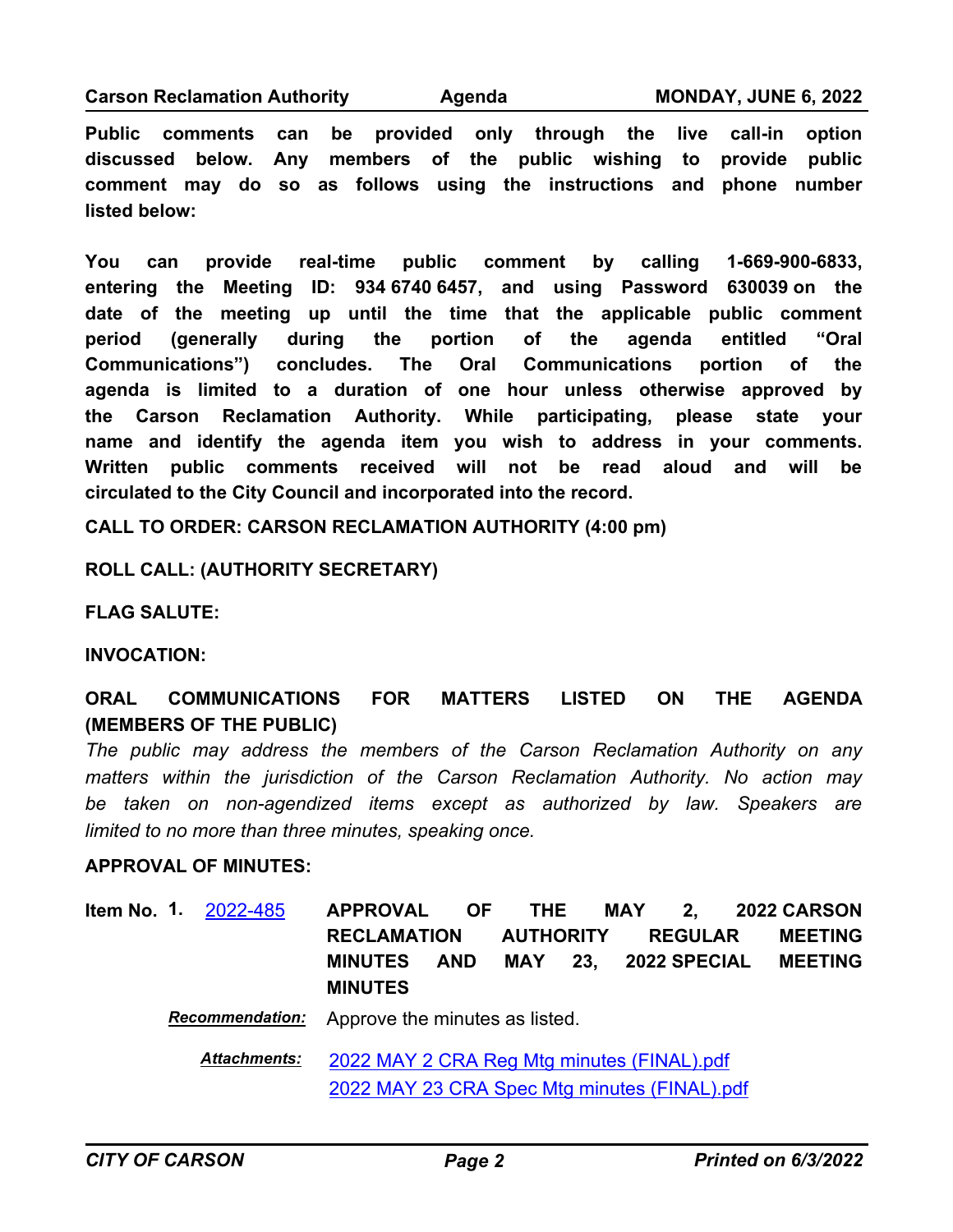## **CONSENT: (Items 2 - 7)**

*These items are considered to be routine items of business and have, therefore, been placed on the CONSENT CALENDAR. Any item or items may be removed for discussion. For items remaining on the CONSENT CALENDAR, a single motion to ADOPT the recommended action is in order.*

**Resolution No. 22-13-CRJPA, A RESOLUTION OF THE CARSON RECLAMATION AUTHORITY RATIFYING CLAIMS AND DEMANDS IN THE AMOUNT OF \$810,140.28. Item No. 2.** [2022-467](http://carson.legistar.com/gateway.aspx?m=l&id=/matter.aspx?key=10398)

> [Exhibit 1 CRA Demand Register 22-13-CRJPA](http://carson.legistar.com/gateway.aspx?M=F&ID=512895ba-9006-412c-8650-ced28263e95c.pdf) [Exhibit 1 CRA Demand Register 22-13-CRJPA \(3\)](http://carson.legistar.com/gateway.aspx?M=F&ID=bdd98426-2385-47bb-b028-401e87dbac72.pdf) *Attachments:*

**CONSIDER THE MONTHLY RESERVES AND CASH REPORT FOR THE CARSON RECLAMATION AUTHORITY FOR MONTH ENDING APRIL 2022 Item No. 3.** [2022-410](http://carson.legistar.com/gateway.aspx?m=l&id=/matter.aspx?key=10343)

*Recommendation:* RECEIVE and FILE.

*Attachments:* [CRA Reserve Holdings Report April 2022](http://carson.legistar.com/gateway.aspx?M=F&ID=873338ca-207a-4bde-a7fd-0f6fb6b0557c.pdf)

**CONSIDER RESOLUTION NO. 22-14-CRJPA PROCLAIMING A LOCAL EMERGENCY, RATIFYING THE PROCLAMATION OF A STATE OF EMERGENCY BY EXECUTIVE ORDERS N-25-20, N-29-20, AND N-35-20, MAKING FINDINGS AS REQUIRED BY AB 3 6 1 , A N D A U T H O R I Z I N G R E M O T E**  TELECONFERENCE MEETINGS OF THE **LEGISLATIVE BODY OF CARSON RECLAMATION AUTHORITY FOR THE PERIOD OF JUNE 7, 2022 THROUGH JULY 6, 2022 PURSUANT TO BROWN ACT PROVISIONS Item No. 4.** [2022-499](http://carson.legistar.com/gateway.aspx?m=l&id=/matter.aspx?key=10430)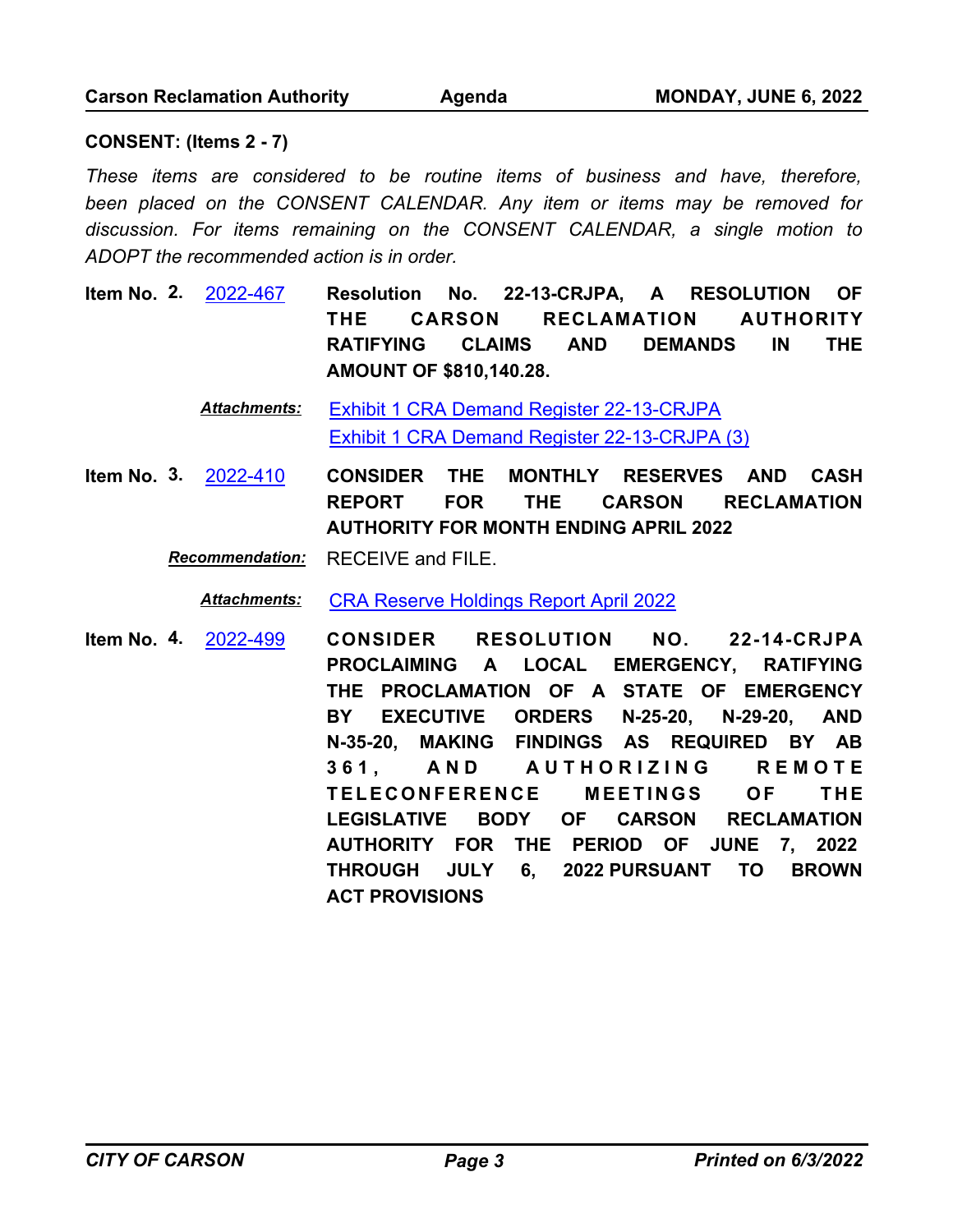### **Carson Reclamation Authority Agenda MONDAY, JUNE 6, 2022**

*Recommendation:* 1. WAIVE further reading and approve RESOLUTION NO. 22-14-CRJPA PROCLAIMING A LOCAL EMERGENCY, RATIFYING THE PROCLAMATION OF A STATE OF EMERGENCY BY EXECUTIVE ORDERS N-25-20, N-29-20, AND N-35-20, MAKING FINDINGS AS REQUIRED BY AB 361, AND AUTHORIZING REMOTE TELECONFERENCE MEETINGS OF THE LEGISLATIVE BODY OF CARSON RECLAMATION AUTHORITY FOR THE PERIOD OF JUNE 7, 2022 THROUGH JULY 6, 2022 PURSUANT TO BROWN ACT **PROVISIONS** 

2. AUTHORIZE the Chair to execute the resolution.

*Attachments:* [CRA AB 361 Resolution - June 2022 - 22-14-CRJPA.pdf](http://carson.legistar.com/gateway.aspx?M=F&ID=1a89ee7a-63e6-4a38-adbc-ae6e0876561a.pdf)

**AUTHORIZE EXECUTIVE DIRECTOR TO APPROVE AND BIND COVERAGE ON A PUBLIC ENTITY LIABILITY POLICY FROM CHUBB COMPANIES USA, WRITTEN BY ACE AMERICAN INSURANCE COMPANY, PROCURED THROUGH MARSH USA, INC. IN AN AGGREGATE LIMIT OF NO MORE \$10,000,000 AND A PREMIUM AMOUNT NOT TO EXCEED \$171,333.45 Item No. 5.** [2022-490](http://carson.legistar.com/gateway.aspx?m=l&id=/matter.aspx?key=10421)

*Recommendation:* TAKE the following action:

AUTHORIZE the Executive Director to bind coverage under the ACE American Insurance Company Public Entity Liability Policy on behalf of the CRA, procured from Chubb Companies USA through Marsh USA, Inc., which has an aggregate limit of liability of no more than \$10,000,000 and a premium amount not to exceed \$171,333.45.

*Attachments:* [Chubb Renewal Policy Information.pdf](http://carson.legistar.com/gateway.aspx?M=F&ID=cfa97df3-7e1c-4f50-b046-4494dcd1d914.pdf)

**CONSIDER RATIFYING CITY OF CARSON'S ORDINANCE NO. 22-2208, AN ORDINANCE OF THE CITY COUNCIL OF THE CITY OF CARSON,**  CALIFORNIA, APPROVING DEVELOPMENT **AGREEMENT 29-2021 WITH CARSON GOOSE Item No. 6.** [2022-513](http://carson.legistar.com/gateway.aspx?m=l&id=/matter.aspx?key=10444)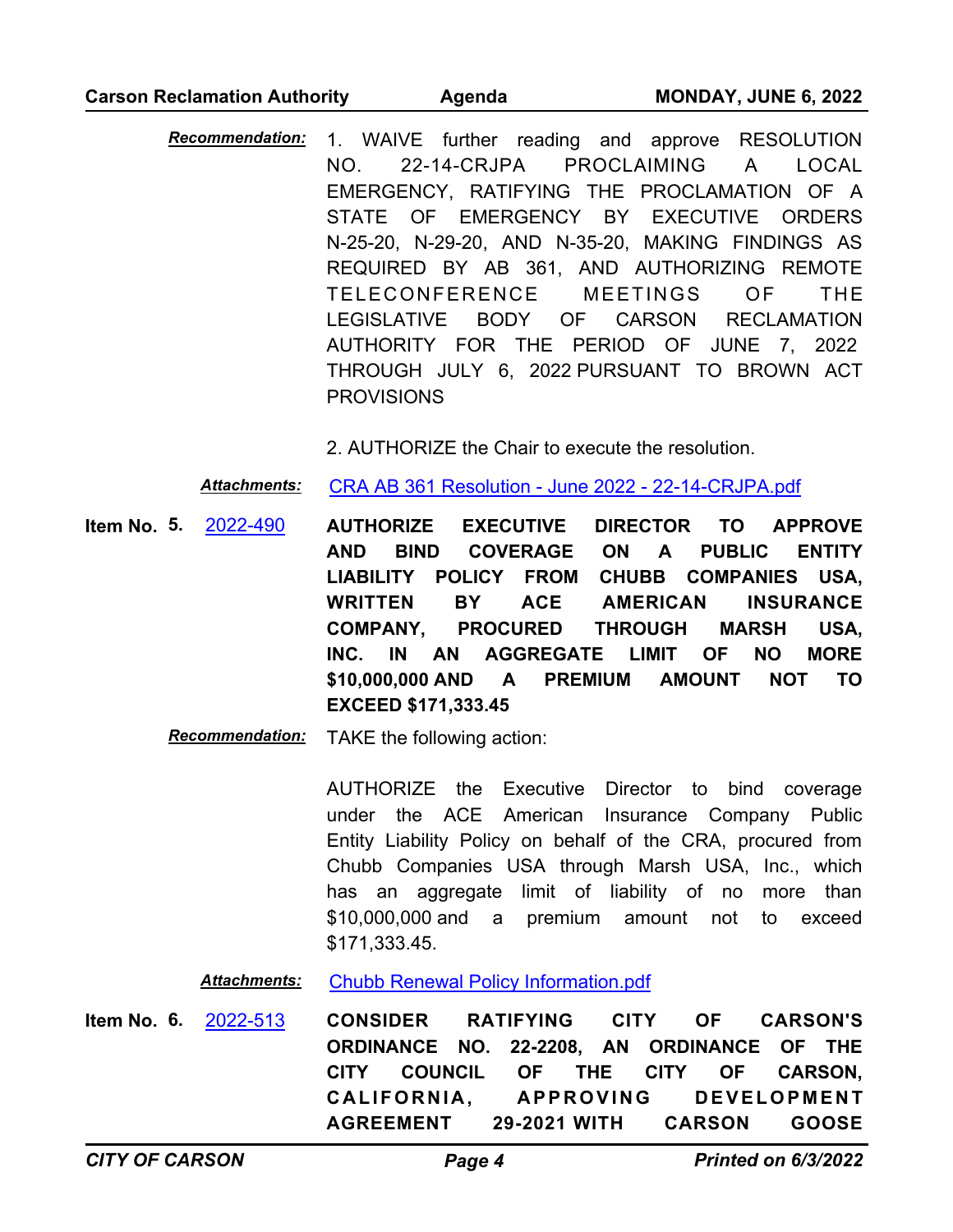**Carson Reclamation Authority Agenda MONDAY, JUNE 6, 2022**

**OWNER, LLC (DA 29-2021) (CARSON RECLAMATION AUTHORITY)**

*Recommendation:* 1. RATIFY the City Council's adoption of "ORDINANCE NO. 22-2208 OF THE CITY COUNCIL OF THE CITY OF CARSON, CALIFORNIA, APPROVING DEVELOPMENT AGREEMENT 29-2021 WITH CARSON GOOSE OWNER, LLC (DA 29-2021)".

> 2. AUTHORIZE the Chair to sign the Development Agreement on behalf of the Carson Reclamation Authority, as appropriate.

*Attachments:* [DA Exhibit June 6 2022](http://carson.legistar.com/gateway.aspx?M=F&ID=72345a40-d798-4b4d-a0f9-30551f47bf70.pdf)

**RECEIVE AND FILE PRESENTATION MADE AT MAY 23, 2022 CITY COUNCIL/CARSON RECLAMATION AUTHORITY ON THE FARING/CARSON GOOSE OWNER, LLC PROJECT Item No. 7.** [2022-505](http://carson.legistar.com/gateway.aspx?m=l&id=/matter.aspx?key=10436)

*Recommendation:* RECEIVE and FILE.

*Attachments:* [Districts at South Bay Presentation\\_CC\\_5.23.2022](http://carson.legistar.com/gateway.aspx?M=F&ID=b2ded403-f279-4b84-80d8-6b77bb09db14.pdf)

### **DISCUSSION: (Item 8)**

- **CONSIDER RESOLUTION NO. 22-15-CRJPA, A RESOLUTION OF THE CARSON RECLAMATION JOINT POWERS AUTHORITY ADOPTING THE FISCAL YEAR 2022/23 BUDGET AND APPROVING APPROPRIATIONS FOR THE 2022/23 FISCAL YEAR Item No. 8.** [2022-492](http://carson.legistar.com/gateway.aspx?m=l&id=/matter.aspx?key=10423)
	- *Recommendation:* 1. WAIVE FURTHER READING AND APPROVE Resolution No. 22-15-CRJPA, A RESOLUTION OF THE CARSON RECLAMATION JOINT POWERS AUTHORITY ADOPTING THE FISCAL YEAR 2022/23 BUDGET AND APPROVING APPROPRIATIONS FOR THE 2022/23 FISCAL YEAR
		- [Resolution No 22-15-CRJPA Adopting FY 2022-23](http://carson.legistar.com/gateway.aspx?M=F&ID=caab63c8-f058-47c8-aaac-bfa4bb62dafa.pdf)  budget [Ex. 2 CRA Expenditure Budget FY 2022-23](http://carson.legistar.com/gateway.aspx?M=F&ID=870d44ca-f12c-4245-9ce8-6fdcd58ddd46.pdf) [CRA Revenue FY 2022-23](http://carson.legistar.com/gateway.aspx?M=F&ID=9d5918bd-725c-4783-aa73-9f601785d519.pdf) *Attachments:*